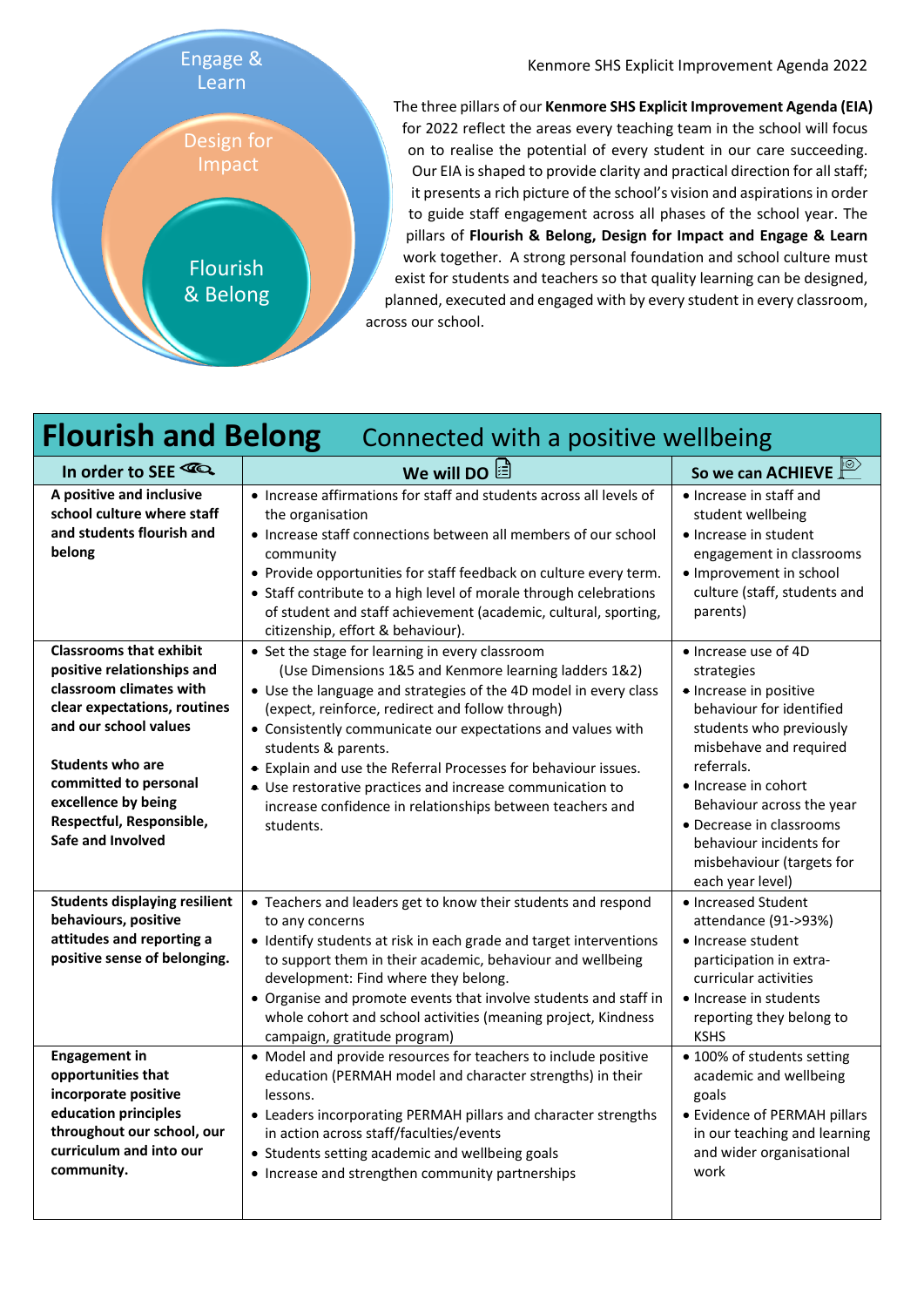• NAPLAN writing results will reflect improvement (Relative gain target TBC,

| <b>Design for Impact</b><br>Targeted collaboration to lift students                                                        |                                                                                                                                                                                                                                                                                                                                                                                                                  |                                                                                                                                                                                                                                                |  |  |
|----------------------------------------------------------------------------------------------------------------------------|------------------------------------------------------------------------------------------------------------------------------------------------------------------------------------------------------------------------------------------------------------------------------------------------------------------------------------------------------------------------------------------------------------------|------------------------------------------------------------------------------------------------------------------------------------------------------------------------------------------------------------------------------------------------|--|--|
| In order to SEE                                                                                                            | <b>We will DO <math>\mathbb{E}</math></b>                                                                                                                                                                                                                                                                                                                                                                        | So we can ACHIEVE                                                                                                                                                                                                                              |  |  |
| <b>Teaching Teams work</b><br>together to target student<br>groups to impact learning<br>across junctures in each<br>term. | • Teachers collaborate to recognise, improve and enact the 7-12<br>vertical alignment in all subject areas.<br>• Teaching teams use school data or pre-test data to identify<br>targeted students and set achievement targets for each class.<br>• Teachers collaborate to plan effective strategies and activities<br>to remove barriers to learning.                                                           | • Collective, whole school<br><b>Achievement Target</b><br>of >95% A-C & >70% A-B<br>• All students maintain or<br>improve their mark from<br>their previous results                                                                           |  |  |
| <b>Differentiated learning</b><br>occurs in every class, by<br>design.                                                     | • Teachers create, monitor and refine class placemats clearly<br>identifying students to target including; Boys, Cruisers, At-risk<br>groups<br>• Teachers gather evidence through the use of various<br>monitoring tools to aid their interventions in classrooms<br>• Teams use collaboration time to share evidence of student<br>success linked to strategies in faculty groups and cross-faculty<br>groups. | • 100% of targeted cruisers<br>improve their overall<br>achievement data in 2022<br>• 100% of targeted boys<br>maintain or improve<br>achievement data<br>outcomes to a minimum<br>GPA of 3<br>• Increased Effort and<br>Behaviour GPA in 2022 |  |  |

## **Engage and Learn** Visible learning in every classroom and staffroom

| In order to SEE                                                                                                                                                                                                                                                                                                                                                                       | <b>We will DO</b>                                                                                                                                                                                                                                                                                                                                                                                                                                                                                                                                                                                                                                                                                                                                                                                                                                                                                                                                                                                                                                                                                                                                                                                                                                            | $ \odot$<br>So we can ACHIEVE                                                                                                                                                                                                                                                                                                                                                                                                                                                                                                                 |  |  |
|---------------------------------------------------------------------------------------------------------------------------------------------------------------------------------------------------------------------------------------------------------------------------------------------------------------------------------------------------------------------------------------|--------------------------------------------------------------------------------------------------------------------------------------------------------------------------------------------------------------------------------------------------------------------------------------------------------------------------------------------------------------------------------------------------------------------------------------------------------------------------------------------------------------------------------------------------------------------------------------------------------------------------------------------------------------------------------------------------------------------------------------------------------------------------------------------------------------------------------------------------------------------------------------------------------------------------------------------------------------------------------------------------------------------------------------------------------------------------------------------------------------------------------------------------------------------------------------------------------------------------------------------------------------|-----------------------------------------------------------------------------------------------------------------------------------------------------------------------------------------------------------------------------------------------------------------------------------------------------------------------------------------------------------------------------------------------------------------------------------------------------------------------------------------------------------------------------------------------|--|--|
| <b>Students learning and</b><br>improving through<br>deliberate teacher<br>practice.<br><b>Kenmore Key Impact</b><br><b>Strategies from</b><br>Dimensions 2, 3 & 4<br>are used to provide;<br>• Clear Learning<br>" Deep Learning,<br><b>Differentiated Learning</b><br><b>Responsive Learning</b><br>Data is used to inform<br>intervention points and<br>feedback<br>opportunities. | • Teachers choose and use evidence-based strategies to suit<br>their learners for maximum impact<br>· Teachers deliver differentiated learning experiences for<br>students in our school.<br>• All teachers use student collaboration and diverse learning<br>experiences to increase engagement and learning.<br>• All teachers maximise school supports (e.g. peers, coaches, 4D<br>observers, leaders & external experts) and systems (e.g. ICT,<br>Collegial Cafe, PD, etc.) to collaborate, adopt and refine<br>practices for student improvement.<br>. Teachers use updated data sources to know their learners and<br>their learning.<br>• Teachers and students use formative assessment and feedback<br>to improve learning in all classrooms.<br>• Teachers facilitate a trial of student self-tracking against<br>ULG/USC in at least one class, each term.<br>• Teachers and leaders engage in data conversations that lead to<br>opportunities to intervene before summative assessment<br>pieces.<br>• Students engage in feedback cycles to set goals for continuous<br>improvement.<br>• Teacher have as many opportunities to engage in professional<br>learning to increase their knowledge of high impact strategies<br>and environments. | • All students track their own<br>progress in classrooms to<br>seek feedback at formative<br>assessment junctures and<br>monitor their own learning.<br>• Teachers report their own<br>professional growth as<br>evidenced by student voice<br>and pre and post-test data,<br>coaching cycles, data<br>conversations and APR<br>conversations<br>• All teachers show an<br>increase in growth of<br>practice (teacher, coach and<br>student data) learning<br>ladder increase and student<br>voice in their collegial<br>engagement sessions. |  |  |
| <b>Engage &amp; Learn with Writing A whole school focus to lift achievement &amp; proficiency</b>                                                                                                                                                                                                                                                                                     |                                                                                                                                                                                                                                                                                                                                                                                                                                                                                                                                                                                                                                                                                                                                                                                                                                                                                                                                                                                                                                                                                                                                                                                                                                                              |                                                                                                                                                                                                                                                                                                                                                                                                                                                                                                                                               |  |  |
| In order to SEE <a></a>                                                                                                                                                                                                                                                                                                                                                               | We will DO                                                                                                                                                                                                                                                                                                                                                                                                                                                                                                                                                                                                                                                                                                                                                                                                                                                                                                                                                                                                                                                                                                                                                                                                                                                   | So we can ACHIEVE                                                                                                                                                                                                                                                                                                                                                                                                                                                                                                                             |  |  |
| <b>Students purposefully</b><br>using the writing elements<br>to successfully write across<br>all genres in all subject<br>areas.                                                                                                                                                                                                                                                     | • Use of exemplars in classrooms to increase feedback and<br>improve writing<br>• Students use writing activities such as Collaborative Writing,<br>parallel writing and John Collins tasks that are embedded in<br>Kenmore unit plans.                                                                                                                                                                                                                                                                                                                                                                                                                                                                                                                                                                                                                                                                                                                                                                                                                                                                                                                                                                                                                      | • Each faculty improves<br>student writing in the<br>identified writing elements<br>for each extended writing<br>assessment piece.                                                                                                                                                                                                                                                                                                                                                                                                            |  |  |

• Students receive feedback targeted to the writing elements relevant to the assessment task